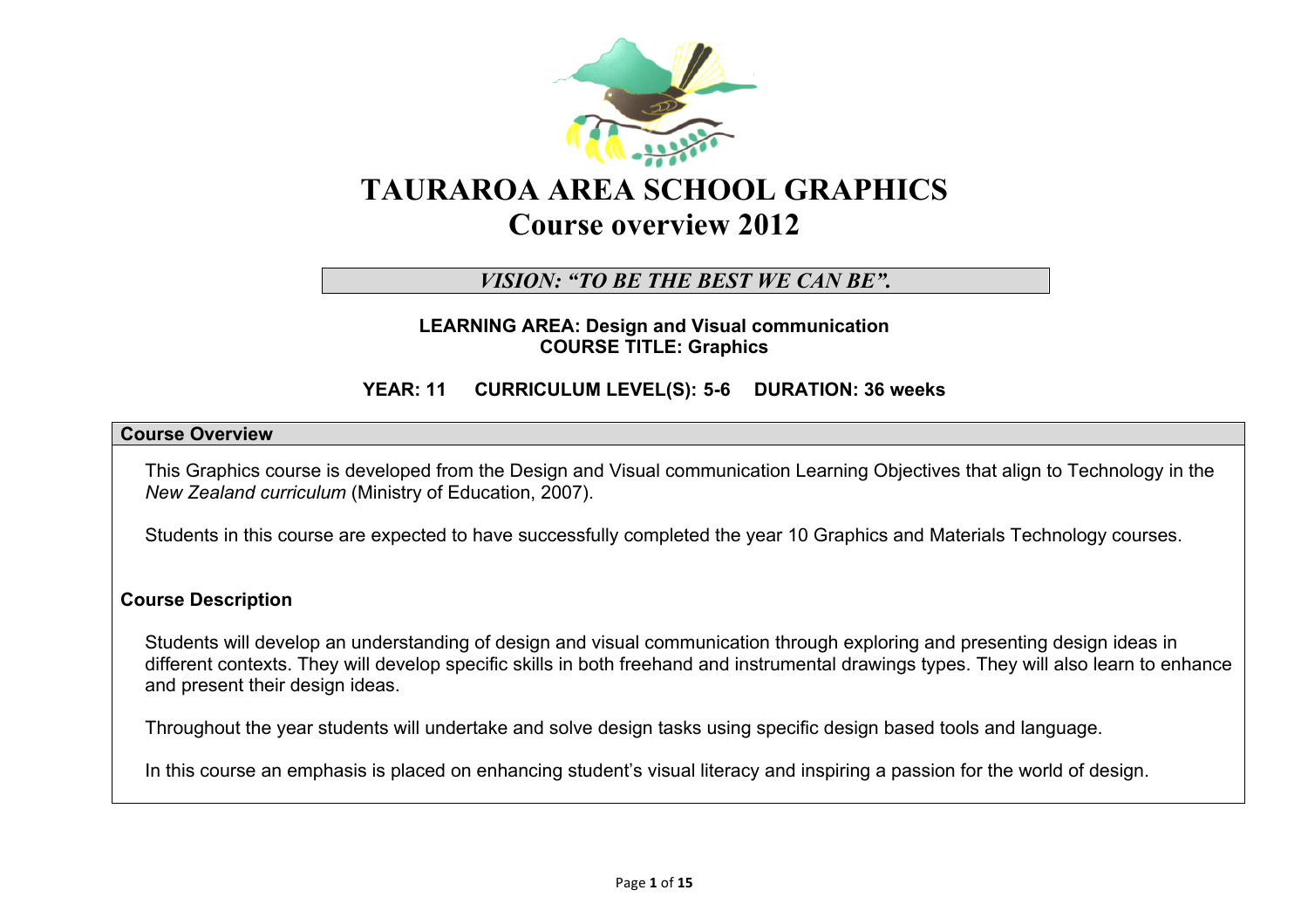

# *VISION: "TO BE THE BEST WE CAN BE".*

### **LEARNING AREA: Design and Visual Communication UNIT TITLE: Freehand Drawing. Contexts; Mountain Bike Pack/Furniture**

**YEAR: 11 CURRICULUM LEVEL/S: 5-6 DURATION: 7 weeks**

#### **Unit Overview**

In this unit you will be focussing primarily on developing freehand drawing skills, working towards understanding design elements, and learning how to present design ideas. Freehand sketching is the communication of ideas unassisted by the use of instruments. You will need to produce detailed freehand sketches, in proportion to clearly communicate design features.

Evidence for this achievement standard includes both two-dimensional (2D) and three-dimensional (3D) freehand sketches. The3D freehand sketching methods you will learn are isometric, oblique, planometric and perspective. For achievement with excellence: at least two different 3D sketching methods must be used. Freehand sketches must show details of construction and/or design features, as appropriate (e.g. by use of sectional and/or exploded views).

We will also begin working towards learning how to undertake development of design ideas through graphics practice. This will involve undertaking effective development of design ideas through graphics practice. You will integrate: design judgements into your design work, the use the design principles; and your own tastes, values and views. When you develop your ideas you will be taught how to show a coherent flow to your ideas so that it is easy to spot the connections.

Your design ideas, sketches, models, CAD work, will be convincingly presented as high quality work at all time.

This unit will allow you to develop skills in producing mock-ups and using these to assist you making design decisions about 'where to next' when developing designs. It will also teach you skills in producing models that explain your final design.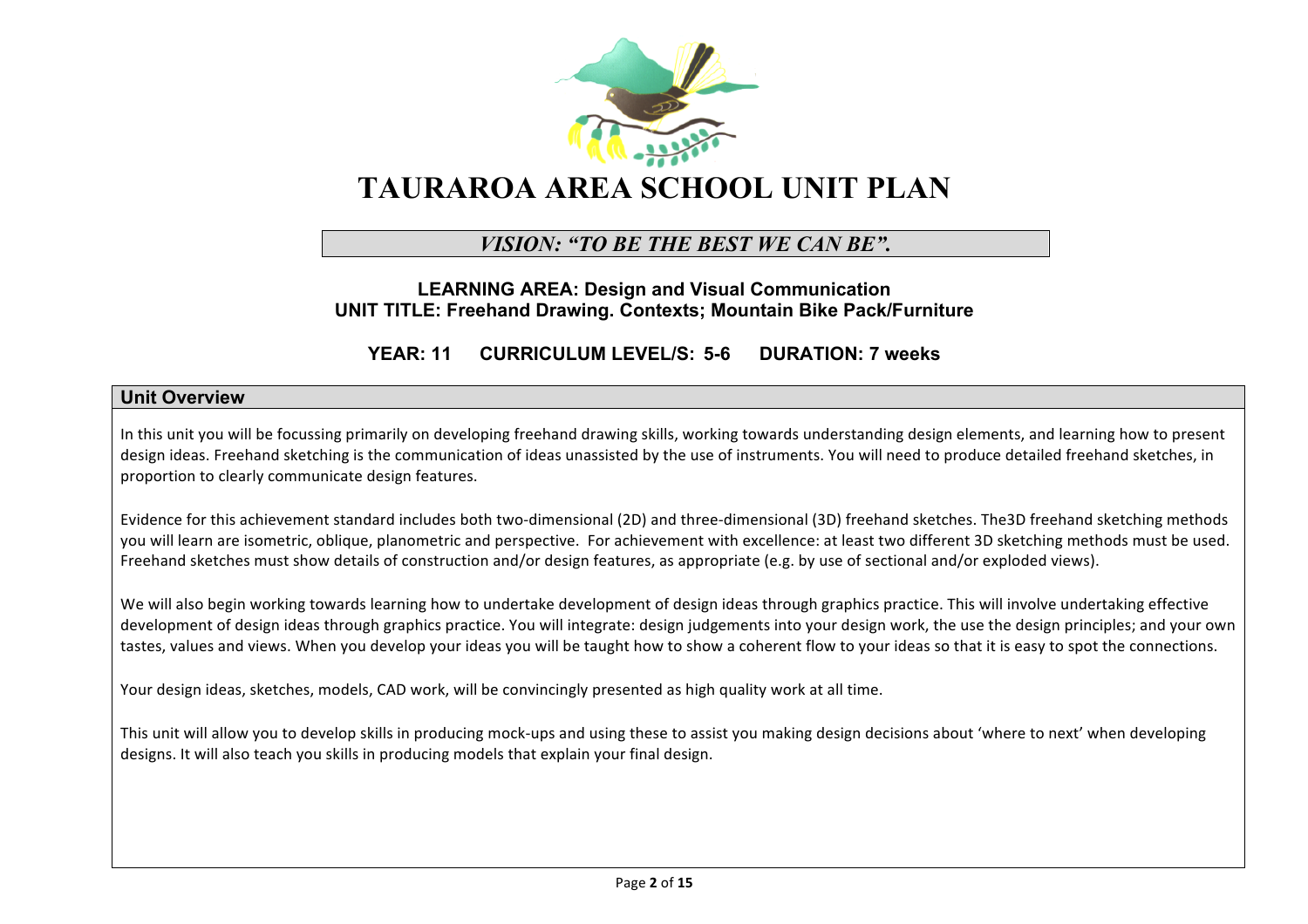## **Contexts**

### **Mountain bike Safety**

Mountain bike pack. Riders are pushing the limits constantly with the places they are going to and the time spent riding. Riders carry water, food and a few tools normally. Design a pack/container that a mountain biker can take with them on rides that would be suitable for emergency's situations. Consider such things as shelter, signalling,  $1<sup>st</sup>$  aid needs, darkness, temperature.

We will look at containers currently available. We will look at bicycles and positions/spaces they have available to incorporate a pack. We will use functional models, including mock-ups, to explore and test design ideas

### **Furniture**

We will design a chair suitable for use in a teenager's bedroom. We will explore proportion in furniture and different systems for constructing furniture. We will explore ways of presenting our drawings and using them to show different aspects of the design.

| Key competencies highlighted                                                                                                                                          | How students will be encouraged to develop the selected                                    |
|-----------------------------------------------------------------------------------------------------------------------------------------------------------------------|--------------------------------------------------------------------------------------------|
| in this unit                                                                                                                                                          | competency or competencies during the unit                                                 |
| Managing self - self-motivation, personal goals, appropriate behaviour, resourcefulness,<br>sense of self and importance of heritage                                  | Using language, symbols, and texts - Students will develop design language.                |
| Relating to others - listen actively, recognise different points of view, negotiate,<br>share ideas                                                                   | Use and apply a functional and aesthetic design terms                                      |
| Participating and contributing – balancing rights, roles and responsibilities, and<br>responding appropriately as a group member                                      |                                                                                            |
| Thinking – using creative, critical, metacognitive and reflective processes,<br>drawing on personal knowledge and intuitions.                                         |                                                                                            |
| Using language, symbols, and texts – interpreting language and symbols,<br>using ICT, recognising how choices of language and symbol affect people's<br>understanding |                                                                                            |
| <b>Tauraroa Area School Cornerstone Values</b>                                                                                                                        | How students will be encouraged to develop the selected value<br>or values during the unit |
| Respect - To treat with courtesy; to hold in high regard, to honour, to care about                                                                                    | Duty - To do what is right or what a person ought to do by producing                       |
| yourself, others and our environment<br>Responsibility - To be trustworthy and accountable for your own actions                                                       | appropriate design that are safe and fit for purpose.                                      |
| $Duty - To do what is right or what a person ought to do$                                                                                                             |                                                                                            |
| Obedience - To comply with rightful authority                                                                                                                         |                                                                                            |
| Kindness - To help, show concern for and be friendly to others                                                                                                        |                                                                                            |
| Consideration and Concern for Others - To be kind, thoughtful, and to consider the<br>interests of others                                                             |                                                                                            |
| Compassion - To help, empathise with, or understanding and support to those who<br>suffer                                                                             |                                                                                            |
|                                                                                                                                                                       |                                                                                            |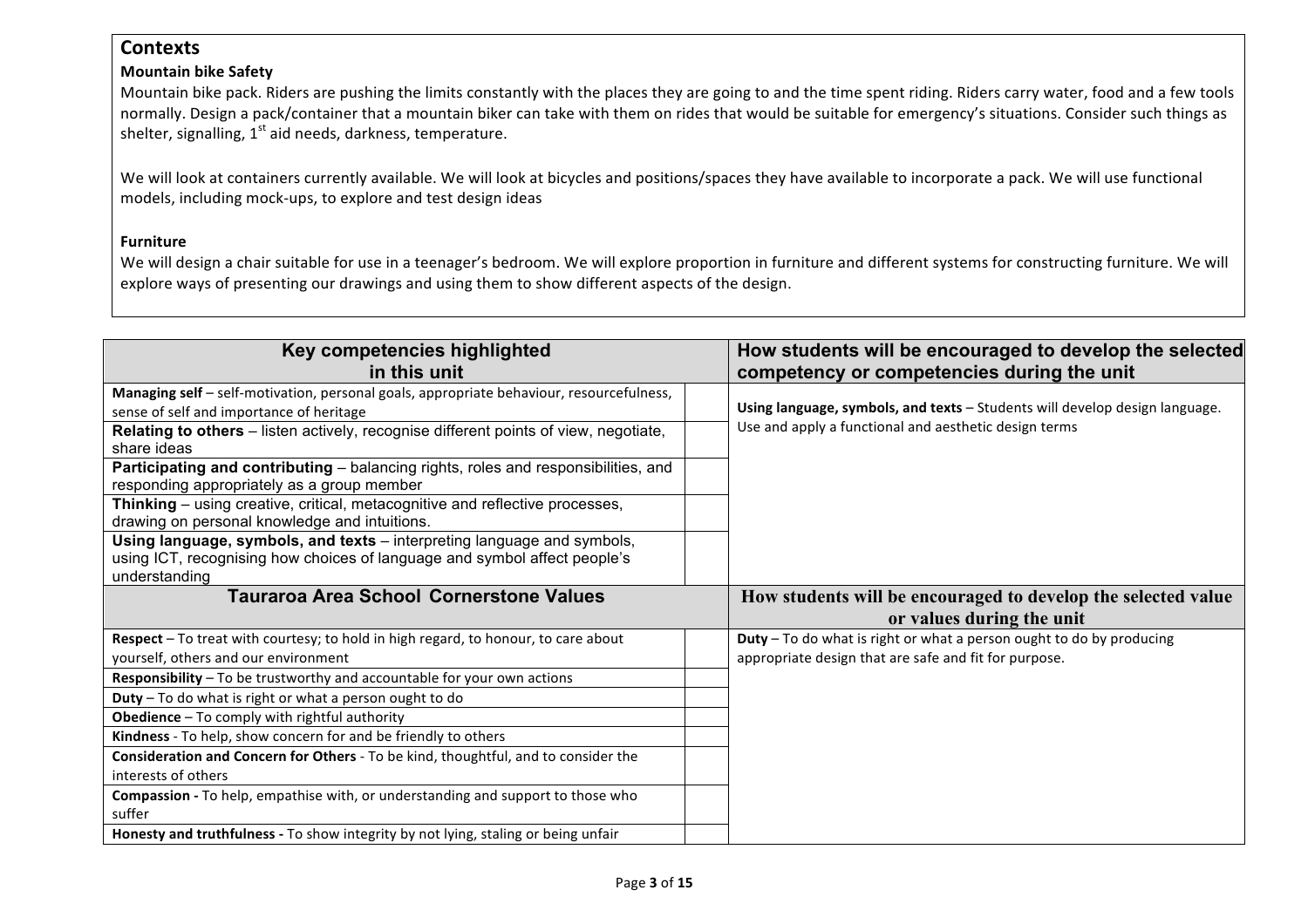# **LEARNING AREA - Technology**

| Students' technological literacy will be developed by learning in all three strands in a mutually enhancing and integrative manner. |                                                                                         |                      |  |
|-------------------------------------------------------------------------------------------------------------------------------------|-----------------------------------------------------------------------------------------|----------------------|--|
| technological practice                                                                                                              | technological knowledge                                                                 | nature of technology |  |
| Plan by generating ideas; develop briefs; organise and<br>manage resources and time                                                 | Consider functional design elements in design                                           |                      |  |
| Generate design ideas in context                                                                                                    | Consider the way things work individually and together as<br>part of an overall outcome |                      |  |
| Use of functional modelling to provide evidence for                                                                                 | Use evidence and reasoning to make decisions when                                       |                      |  |
| ongoing informed and critical evaluation                                                                                            | functional modelling and justify ongoing refinement of an<br>outcome.                   |                      |  |
| Evaluate design ideas (and outcomes) using appropriate<br>design language                                                           |                                                                                         |                      |  |
| Develop and communicate outcomes that best meet the<br>brief.                                                                       |                                                                                         |                      |  |
| Use freehand drawing techniques to develop conceptual                                                                               |                                                                                         |                      |  |
| design outcomes.                                                                                                                    |                                                                                         |                      |  |

| <b>Class description / prior knowledge</b>                                                                                                                                                                                                                                                                                  | <b>Safety Issues</b>                                                                                                                                                                  | <b>New Vocabulary</b>                                                                                                                                                          |  |
|-----------------------------------------------------------------------------------------------------------------------------------------------------------------------------------------------------------------------------------------------------------------------------------------------------------------------------|---------------------------------------------------------------------------------------------------------------------------------------------------------------------------------------|--------------------------------------------------------------------------------------------------------------------------------------------------------------------------------|--|
| Not all students have studied Graphics at year 10.                                                                                                                                                                                                                                                                          | <b>Cross Curricula</b>                                                                                                                                                                | <b>Aesthetic</b><br><b>Function</b><br>Movement<br>Strength<br>Proportion<br>Safety<br>Balance<br>Ergonomics<br>User friendliness<br>Harmony and<br>contrast Texture<br>Colour |  |
| <b>Learning Outcomes</b>                                                                                                                                                                                                                                                                                                    | <b>Learning Activities</b>                                                                                                                                                            | <b>Resources</b>                                                                                                                                                               |  |
| Students will                                                                                                                                                                                                                                                                                                               | - through the use of thinking tools, co-operative<br>activities, 6 Hats, Bloom's                                                                                                      |                                                                                                                                                                                |  |
| Develop freehand sketching skills and knowledge that<br>include:<br>proportion,<br>use of thick and thin line,<br>sketching outside to reinforce freehand nature<br>of sketching,<br>2D and 3D<br>$\bullet$<br>using line for texture and shading<br>using colour to high light features<br>use of short descriptive notes. | Three different techniques/ media used in presentations.<br>Observation, mark one class observation sketch, and mark<br>two homework sketches of a house and/or piece of<br>furniture | Coloured pencils<br>Coloured paper<br>Card<br>Bike (where possible provide a range of different<br>bikes)<br>Tape and scissors.                                                |  |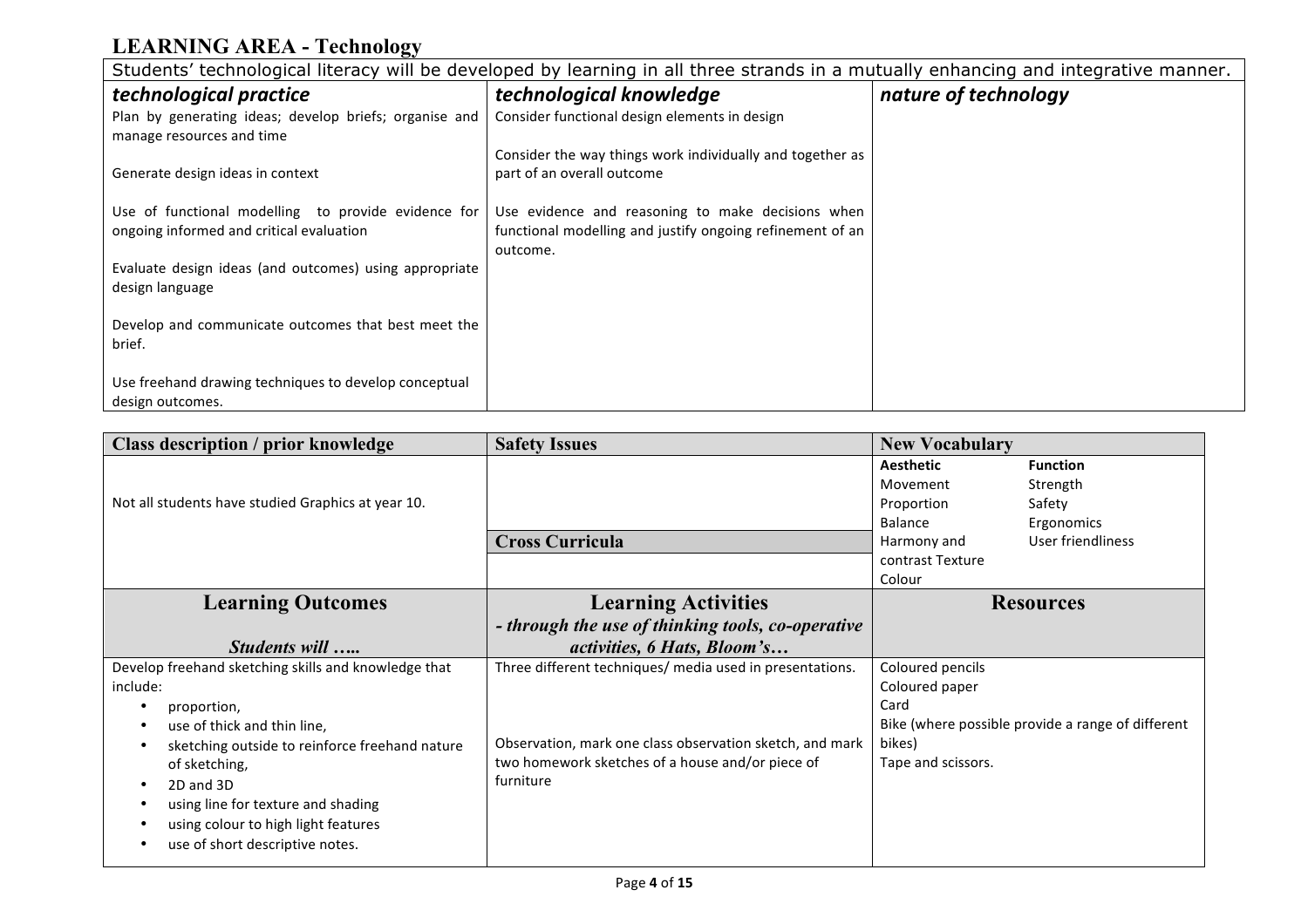| Develop understandings of design terms during exercise                              |                                                   |                                                         |                                                |
|-------------------------------------------------------------------------------------|---------------------------------------------------|---------------------------------------------------------|------------------------------------------------|
| (ie within context). For example: when drawing a drink                              |                                                   |                                                         |                                                |
| bottle introduce terms such as ergonomics, proportion.                              |                                                   |                                                         |                                                |
|                                                                                     |                                                   |                                                         |                                                |
| Learn how to represent basic shapes and                                             |                                                   |                                                         |                                                |
| shading/backgrounds                                                                 |                                                   |                                                         |                                                |
|                                                                                     |                                                   |                                                         |                                                |
| Learn how to communicate simple furniture designs using                             |                                                   | To gain achievement with excellence two different 3D    |                                                |
| sketches and descriptive notes. Communication                                       |                                                   | methods must be used. To clearly communicate design     |                                                |
| techniques will include: crating, proportion, use of                                |                                                   | ideas, candidates must present freehand sketches that   |                                                |
| section views. Use chair details resource, Chair to                                 | demonstrate well defined details of a design, and |                                                         |                                                |
| illustrate communication techniques to students                                     |                                                   | communicate, with little doubt, design features and use |                                                |
|                                                                                     | language effectively and descriptively.           |                                                         |                                                |
|                                                                                     |                                                   |                                                         |                                                |
| Learn how to sketch exploded views . Bring in a bike and                            |                                                   |                                                         |                                                |
| draw bike areas and container contents.                                             |                                                   |                                                         |                                                |
| Describe mock-ups as part of functional modelling and                               |                                                   |                                                         |                                                |
| their importance when designing.                                                    |                                                   |                                                         |                                                |
|                                                                                     |                                                   |                                                         |                                                |
| Learn how to construct card mock-ups. Students will                                 |                                                   | Photo of mock-up in place on bike with evaluative notes |                                                |
| produce a card mock-up of their container and test it on                            |                                                   | based around form and function of design concept.       |                                                |
| bike. Swap bikes of different styles to teach students the                          |                                                   |                                                         |                                                |
| importance of sound research and that not all designs                               |                                                   |                                                         |                                                |
| suit all bikes                                                                      |                                                   |                                                         |                                                |
|                                                                                     |                                                   | <b>Assessment</b>                                       |                                                |
| <b>Before</b>                                                                       |                                                   | During                                                  | At the conclusion of unit                      |
|                                                                                     | Formative feedback on standards requirements.     |                                                         | External: AS91063 V1 Produce freehand sketches |
| nil                                                                                 |                                                   |                                                         | that communicate design features. 3 credits    |
|                                                                                     |                                                   |                                                         |                                                |
|                                                                                     |                                                   |                                                         | Contributes to internal: AS91068 Undertake     |
|                                                                                     |                                                   |                                                         | development of design ideas through Graphics   |
| <b>Extension / Enrichment Activities:</b>                                           |                                                   |                                                         | practice. 6 credits                            |
|                                                                                     |                                                   |                                                         | <b>Support Provided:</b>                       |
| Refer to excellence criteria of standards.                                          |                                                   |                                                         |                                                |
| Introduce a Fashion design unit to extend detail drawings and introduce complexity. |                                                   |                                                         |                                                |
|                                                                                     |                                                   |                                                         |                                                |
|                                                                                     | <b>Teacher Reflection and Evaluation:</b>         |                                                         |                                                |
| Students who benefited from extension / support                                     |                                                   |                                                         |                                                |
| activities:                                                                         |                                                   |                                                         |                                                |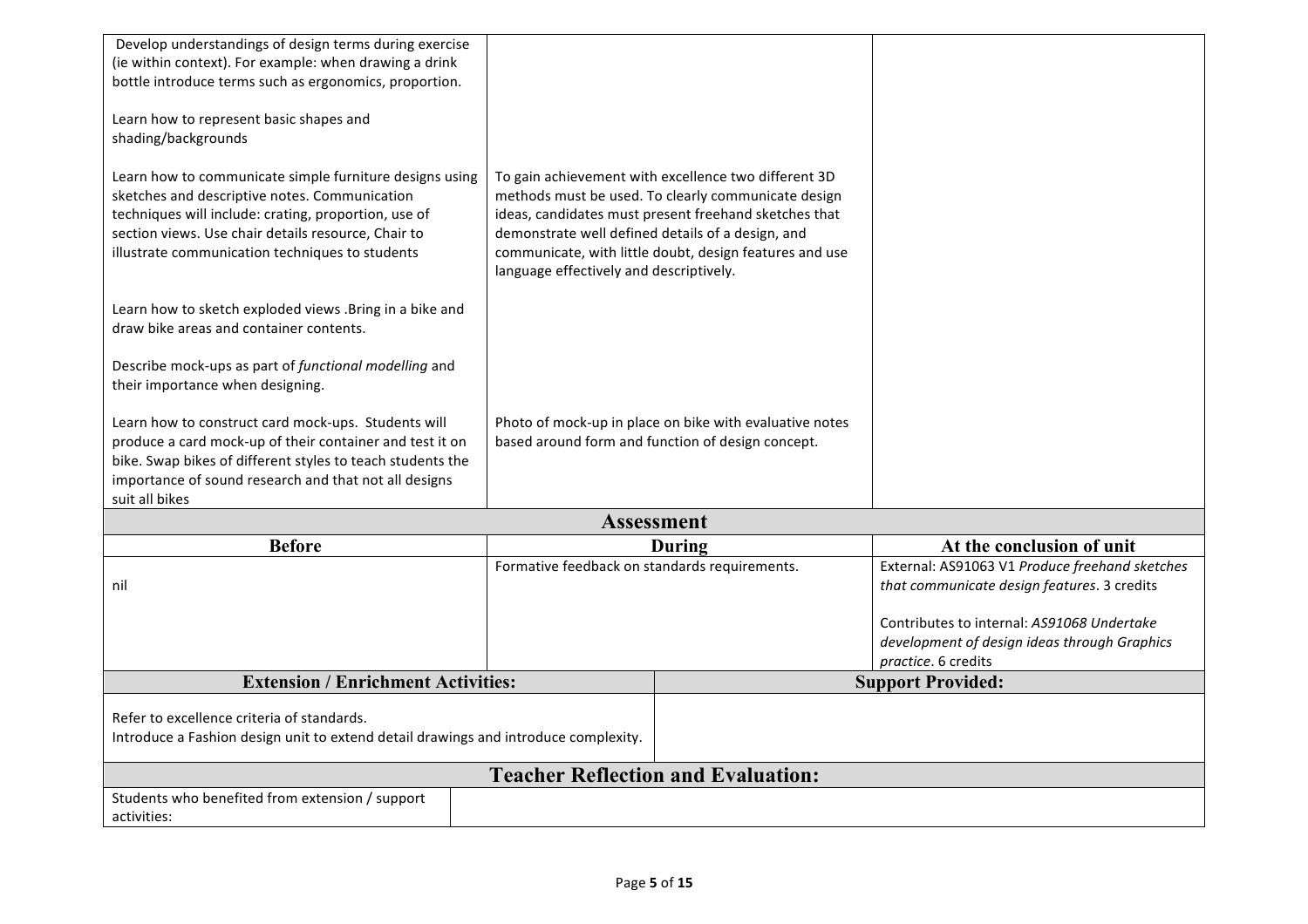

# **TAURAROA AREA SCHOOL UNIT PLAN**

# *VISION: "TO BE THE BEST WE CAN BE".*

**LEARNING AREA: Design and Visual communication**

**UNIT TITLE: House Design. Architectural drawing**

**YEAR: 11 CURRICULUM LEVEL(s): 5-6 DURATION: 14 weeks**

### **Unit Overview**

In this unit we continue to collect evidence *for AS91063 V1 Produce freehand sketches that communicate design features*. We also focus on formal/instrumental drawing skills. We will be drawing tracings in pen and ink and using Sketch-up CAD software to develop ideas and skills for the next unit.

In this unit we will be producing instrumental, multi-view working drawings of houses using graphic symbols and conventions that are used by architectural drafting technicians and designers.

We will produce multi-view working drawings in orthographic projection, accurately to scale, using standards, symbols and conventions accurately and appropriately.

Working drawings of your building design may include, where appropriate, component details, assembly, sectional views, and dimensions in third-angle orthographic projection with three views.

We will use the work of an influential designer to effectively inform our design ideas. Effectively inform means that the distinctive aesthetic and functional elements that are characteristic of the designer's work are clearly evident in your designs and have been integrated in ways that are effective in the new context. Influential designers are those recognised in the context of their work as leading practitioners. The work of a designer could be an individual product or spatial design or a body of work. A designer could include a group design practice. We will identify and explain the aesthetic characteristics that are typical of your chosen designers work and use these in your own building design.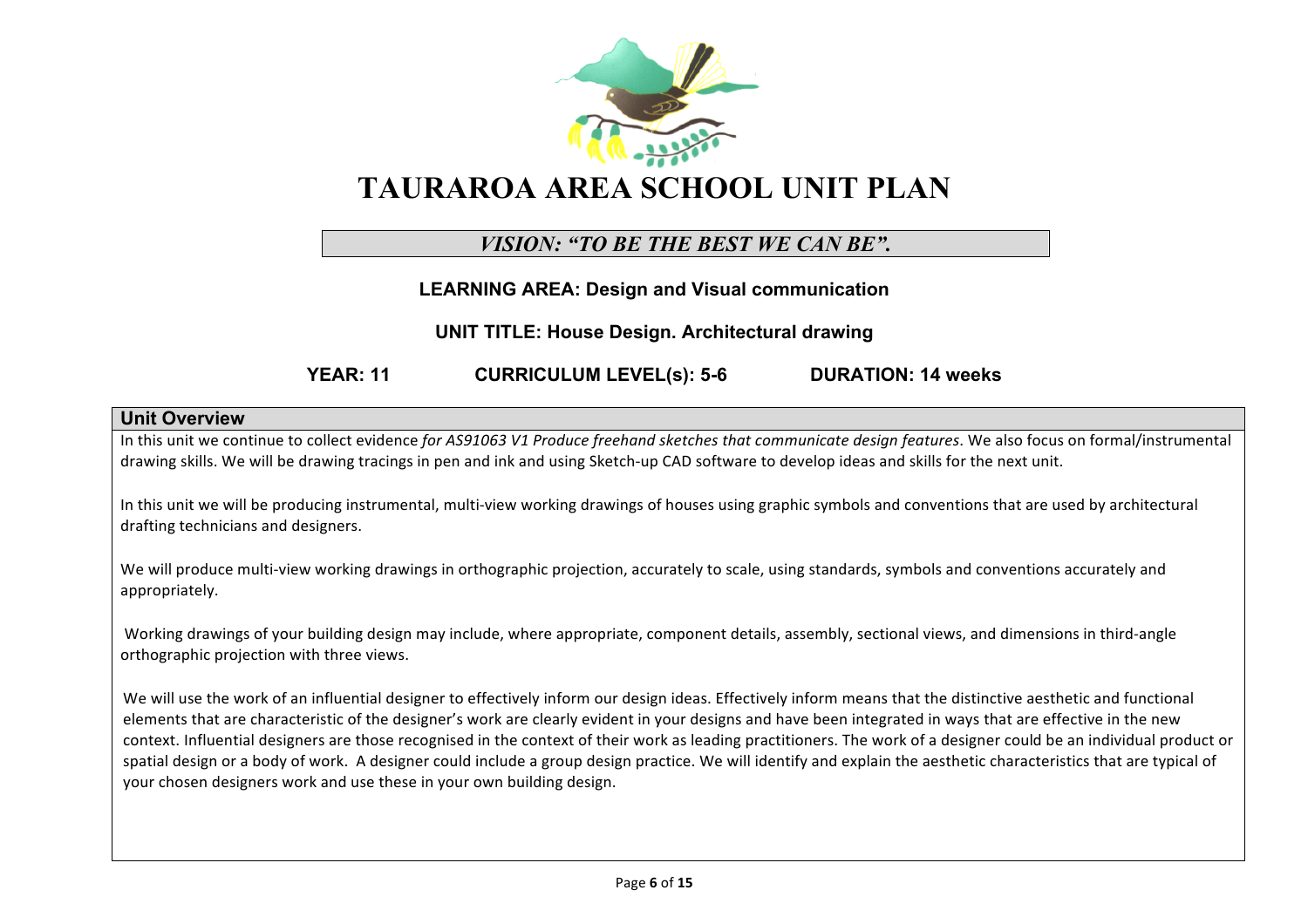When designing your building you will need to undertake effective development of design ideas though using graphics practice. You will integrate design principles into your work, along with the distinctive aesthetic and functional elements that characterised the designer's work that you studied, and evaluate these against the brief specifications to make informed design judgements. You will present your ideas using high quality presentation techniques.

Use of graphics practice requires you to undertake and present a coherent and connected process.

## **Context**

### *Bach/Cabin+Design*

A relative (client) of yours wants to a holiday bach or cabin. He has a large section for it. Your client doesn't have any children, but will be inviting friends to stay occasionally. He is keen on fishing / surfing / tramping / hunting and loves the outdoors. He does not like to follow trendy home fashions and doesn't want a typical holiday home. He wants a very original place and he is open to all sorts of styles and ideas – he loves architecture. That is why he has picked you to design it! He particularly likes the architecture of (select an influential designer)

The bach needs to be less than 150m square as anything over that is too large, costly and loses its 'cabin/bach' feel. He does not want a big fancy family-sized kitchen, just a basic one. He plans on spending a lot of time outside on the deck/patio.

The site plan will be given: Either....

a. On a hill with some bush and a view to the sea. b. Right next to a beach.

Requirements :

- Living area connected to kitchen and outdoors
- $\bullet$  Sun needed in the living area
- Basic kitchen
- Outdoor area for BBQ and relaxing
- 2 large bedrooms with closets
- Toilet, shower, basin. (no bath)
- Washing machine and tub handy to a door
- $\bullet$  No garage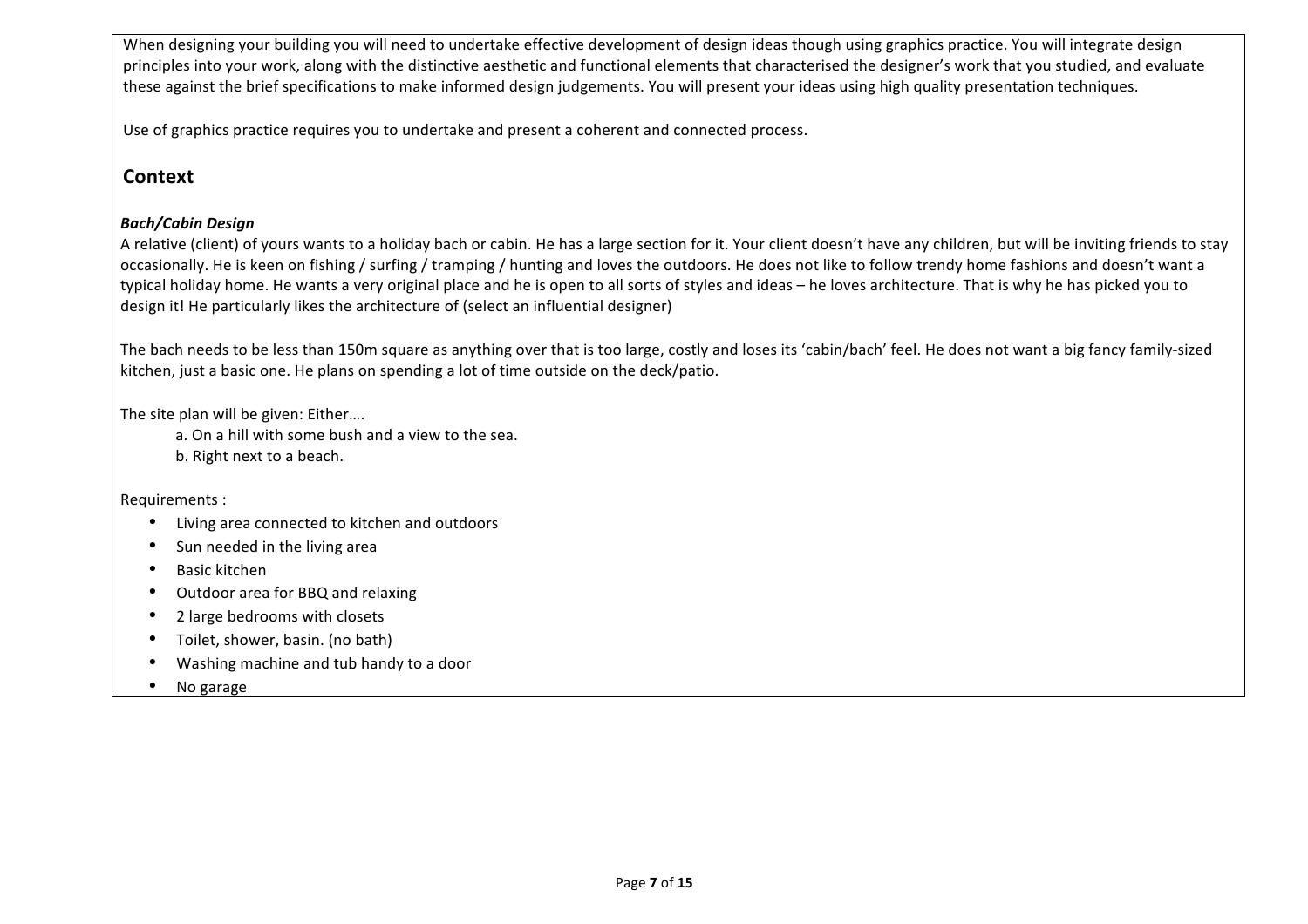| Key competencies highlighted                                        | How students will be encouraged to develop the selected competency or                                       |
|---------------------------------------------------------------------|-------------------------------------------------------------------------------------------------------------|
| in this unit                                                        | competencies during the unit                                                                                |
| Managing self - self-motivation, personal goals, appropriate        |                                                                                                             |
| behaviour, resourcefulness, sense of self and importance of         | Participating and contributing - balancing rights, roles and responsibilities, and responding appropriately |
| heritage                                                            | as a group member. Students will look at environmental and social impacts of design on architecture.        |
| Relating to others - listen actively, recognise different points of |                                                                                                             |
| view, negotiate, share ideas                                        |                                                                                                             |
| Participating and contributing - balancing rights, roles and        |                                                                                                             |
| responsibilities, and responding appropriately as a group           |                                                                                                             |
| member                                                              |                                                                                                             |
| Thinking - using creative, critical, meta-cognitive and reflective  |                                                                                                             |
| processes, drawing on personal knowledge and intuitions.            |                                                                                                             |
| Using language, symbols, and texts - interpreting language and      |                                                                                                             |
| symbols, using ICT, recognising how choices of language and         |                                                                                                             |
| symbol affect people's understanding                                |                                                                                                             |
| <b>Tauraroa Area School Cornerstone Values</b>                      | How students will be encouraged to develop the selected value or values during the                          |
|                                                                     |                                                                                                             |
|                                                                     | unit                                                                                                        |
| Respect - To treat with courtesy; to hold in high regard, to        | Duty - To do what is right or what a person ought to do by exploring the rights and responsibilities        |
| honour, to care about yourself, others and our environment          | around house design.                                                                                        |
| Responsibility - To be trustworthy and accountable for your         |                                                                                                             |
| own actions                                                         |                                                                                                             |
| Duty - To do what is right or what a person ought to do             |                                                                                                             |
| Obedience - To comply with rightful authority                       |                                                                                                             |
| Kindness - To help, show concern for and be friendly to others      |                                                                                                             |
| Consideration and Concern for Others - To be kind, thoughtful,      |                                                                                                             |
| and to consider the interests of others                             |                                                                                                             |
| Compassion - To help, empathise with, or understanding and          |                                                                                                             |
| support to those who suffer                                         |                                                                                                             |
| Honesty and truthfulness - To show integrity by not lying, staling  |                                                                                                             |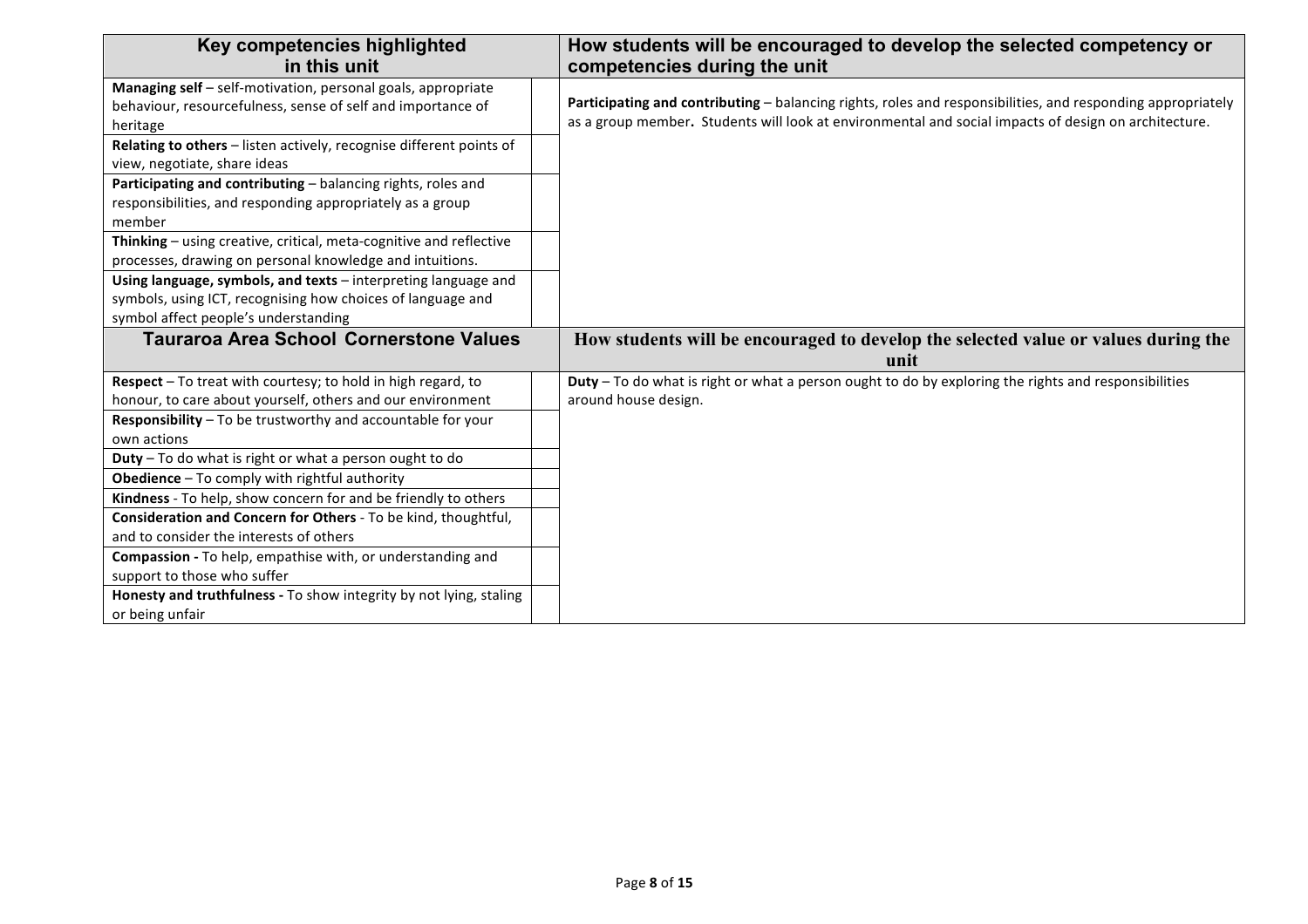# **LEARNING AREA - Technology**

| Students' technological literacy will be developed by learning in all three strands in a mutually enhancing and integrative manner. |                                                              |                                                   |  |
|-------------------------------------------------------------------------------------------------------------------------------------|--------------------------------------------------------------|---------------------------------------------------|--|
| technological practice                                                                                                              | technological knowledge                                      | nature of technology                              |  |
| Plan by generating ideas; develop briefs; organise and                                                                              | Use of resources their part in enabling the success of a     | Understanding of historical and contemporary      |  |
| manage resources and time                                                                                                           | technological outcome and their current and long-term        | technological developments; environmental impacts |  |
|                                                                                                                                     | availability and viability                                   | and implications                                  |  |
| Use ongoing informed and critical evaluations                                                                                       |                                                              |                                                   |  |
|                                                                                                                                     | The way things work individually and together as part of an  |                                                   |  |
|                                                                                                                                     | overall outcome                                              | Look at current practice through DVD and trip to  |  |
| Develop and communicate outcomes.                                                                                                   |                                                              | sites.                                            |  |
|                                                                                                                                     | Developing an understanding of the factors involved in house |                                                   |  |
| Instrumental drawing. Use of scales.                                                                                                | design                                                       |                                                   |  |
|                                                                                                                                     |                                                              |                                                   |  |
|                                                                                                                                     | Appropriate ethics, legal requirements, protocols, and the   |                                                   |  |
|                                                                                                                                     | needs of and potential impacts on stakeholders and the site  |                                                   |  |
|                                                                                                                                     | of the development and outcome location.                     |                                                   |  |
|                                                                                                                                     |                                                              |                                                   |  |
|                                                                                                                                     | Sites, efficiency and solar design discussed.                |                                                   |  |

| <b>Safety Issues</b>                                | <b>New Vocabulary</b>                                                          |
|-----------------------------------------------------|--------------------------------------------------------------------------------|
| Follow EOTC policy and guidelines for school trip   | Orthographic                                                                   |
|                                                     | <b>Elevations</b>                                                              |
|                                                     | Plan                                                                           |
|                                                     | Scale<br><b>Dimensions</b>                                                     |
|                                                     |                                                                                |
|                                                     |                                                                                |
| <b>Learning Activities</b>                          | <b>Resources</b>                                                               |
| - through the use of thinking tools, co-operative   |                                                                                |
| activities, 6 Hats, Bloom's                         |                                                                                |
| Observations, homework exercise, elevation of house | Tracing paper                                                                  |
|                                                     | Ink pens                                                                       |
|                                                     | Magazines                                                                      |
|                                                     | School trip                                                                    |
|                                                     | Designer booklets and PowerPoint                                               |
|                                                     |                                                                                |
| and title block.                                    |                                                                                |
|                                                     |                                                                                |
|                                                     |                                                                                |
|                                                     |                                                                                |
|                                                     | <b>Cross Curricula</b><br>Produce Elevations of shed, to scale with dimensions |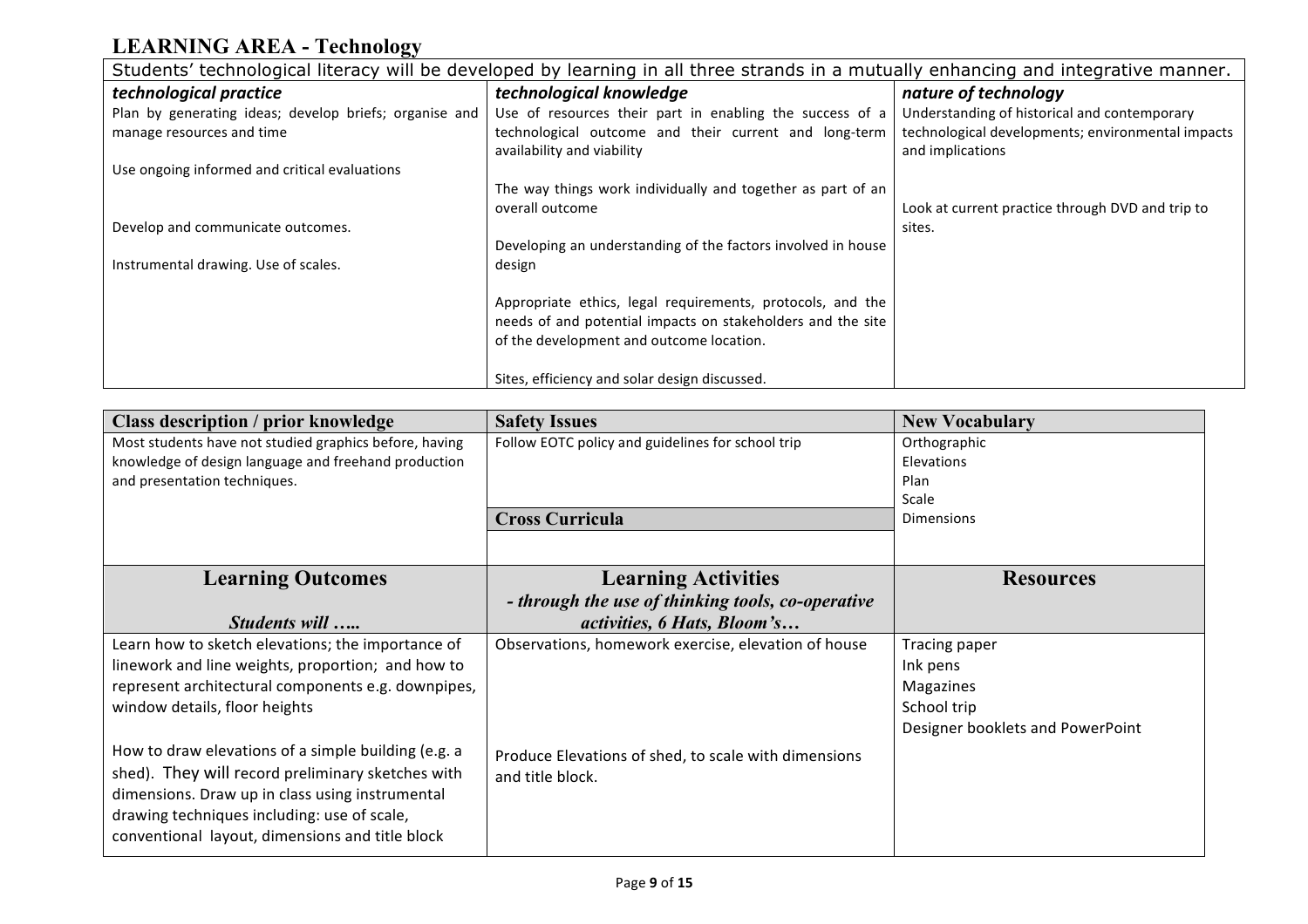| Develop an understanding of humans impact on the<br>environment (DVD and notes).                                                                                                    | Students produce a document showing designers work,<br>influences and evaluate using design language                                              |  |
|-------------------------------------------------------------------------------------------------------------------------------------------------------------------------------------|---------------------------------------------------------------------------------------------------------------------------------------------------|--|
| Research the work of an existing designer. Introduce<br>the Frank Gery video. Show designer PowerPoint.<br>Students encouraged to research and collect<br>information on designers. | Produce a model on Sketch-up showing an<br>interpretation on designers work. Use notes on print<br>out to show how it reflects the designers work |  |
| Develop an appreciation of differences in housing<br>design (visit local homes and distinguish the<br>features that characterises their design).                                    | Students take notes then present a site plan and<br>'bubble diagrams' for their proposed section, evaluate<br>against brief                       |  |
| Visit the proposed site for the back Site visit.<br>Students provided with information on sun, wind,<br>building regulations, aspect, site access, rainfall.                        | Produce floor plan, evaluate against brief                                                                                                        |  |
| Learn how to:                                                                                                                                                                       | Presentation drawing.                                                                                                                             |  |
| represents architectural design ideas using<br>bubble diagrams to conceptualise rooms<br>use scaled templates of rooms to refine a                                                  |                                                                                                                                                   |  |
| floor plan                                                                                                                                                                          |                                                                                                                                                   |  |
| Learn how to use Sketch-Up to present detailed<br>design ideas. Focus students on drawing one room<br>and illustrating the reflecting the distinctive                               | Present final idea, evaluate against brief and designers<br>work.                                                                                 |  |
| aesthetic and functional element that characteristics<br>of the selected influential designer. Show students<br>how to present ideas as a collage using colour and                  | Produce freehand drafts                                                                                                                           |  |
| texture to highlight design ideas                                                                                                                                                   | Submission for external achievement standard                                                                                                      |  |
| Learn how to use Sketch-up or card to explore<br>design ideas through modelling. Use students                                                                                       | completed.                                                                                                                                        |  |
| chosen floor plan. - Note: design must reflect an<br>influential designers work.                                                                                                    |                                                                                                                                                   |  |
| Learn how to use models to present a freehand<br>orthographic sketch of house in 3 views.                                                                                           |                                                                                                                                                   |  |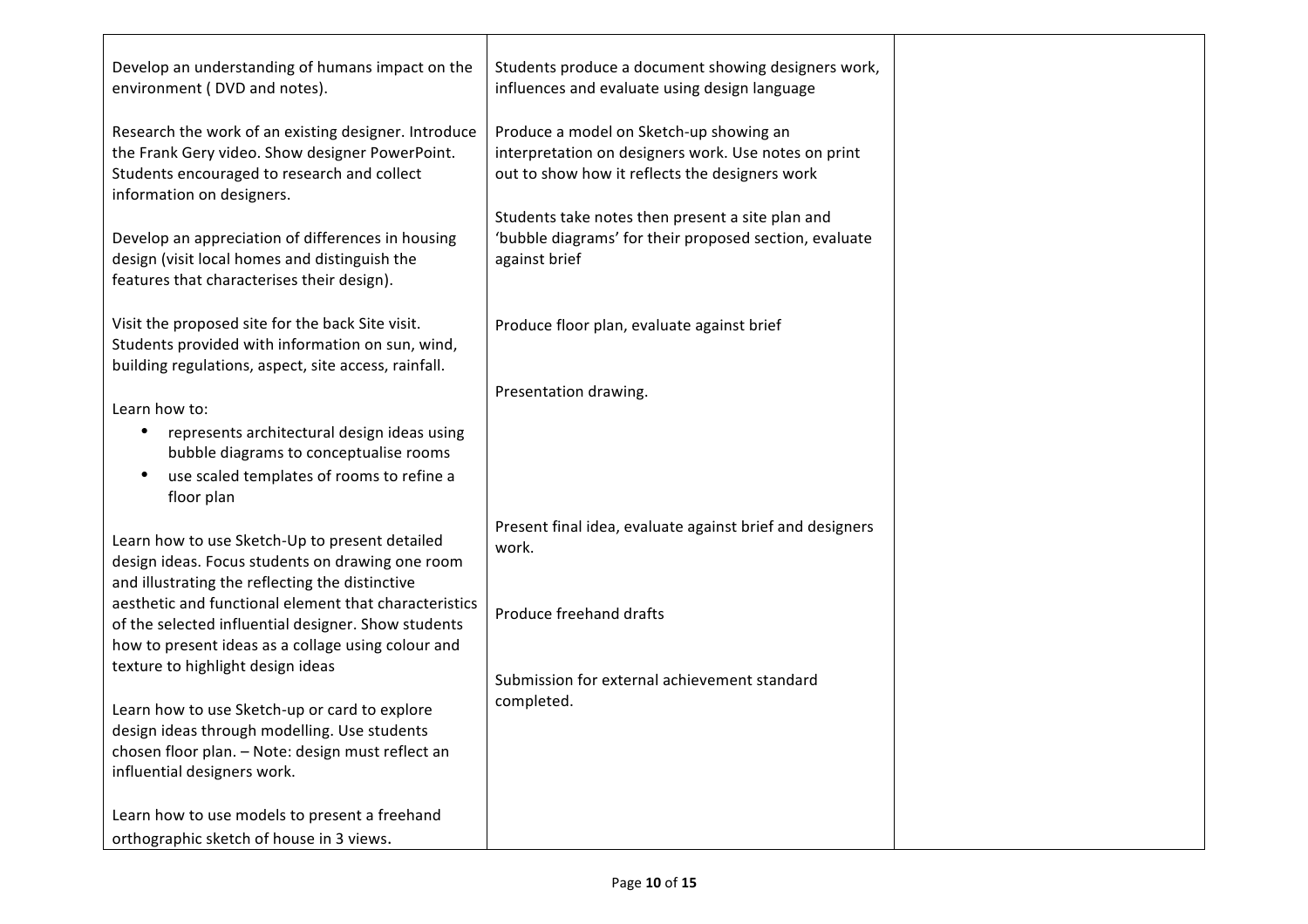| Learn how to present a final instrumental drawing   |                                               |                                           |                                              |
|-----------------------------------------------------|-----------------------------------------------|-------------------------------------------|----------------------------------------------|
| to scale, 3 views including sectioned end elevation |                                               |                                           |                                              |
| and tracing.                                        |                                               |                                           |                                              |
|                                                     |                                               | <b>Assessment</b>                         |                                              |
| <b>Before</b>                                       |                                               | During                                    | At the conclusion of unit                    |
|                                                     | Formative feedback on standards requirements. |                                           | Achievement Standard 91067 v1, Graphics      |
| nil                                                 |                                               |                                           | Use the work of an influential designer to   |
|                                                     |                                               |                                           | inform your own design ideas                 |
|                                                     |                                               |                                           | 3 Credits (Internally Assessed)              |
|                                                     |                                               |                                           | Achievement Standard 91068 v1, Graphics      |
|                                                     |                                               |                                           | Undertake development of design ideas        |
|                                                     |                                               |                                           | through graphics practice                    |
|                                                     |                                               |                                           | 6 credits (Internally Assessed)              |
|                                                     |                                               |                                           |                                              |
|                                                     |                                               |                                           | Contributes to:                              |
|                                                     |                                               |                                           | External: AS91063 V1 Produce freehand        |
|                                                     |                                               |                                           | sketches that communicate design features. 3 |
|                                                     |                                               |                                           | credits                                      |
| <b>Extension / Enrichment Activities:</b>           |                                               |                                           | <b>Support Provided:</b>                     |
| Refer to excellence criteria of standard.           |                                               |                                           |                                              |
|                                                     |                                               |                                           |                                              |
|                                                     |                                               |                                           |                                              |
|                                                     |                                               | <b>Teacher Reflection and Evaluation:</b> |                                              |
| Students who benefited from extension / support     |                                               |                                           |                                              |
| activities:                                         |                                               |                                           |                                              |
|                                                     |                                               |                                           |                                              |
| Ideas and notes to make the unit better:            |                                               |                                           |                                              |
|                                                     |                                               |                                           |                                              |
|                                                     |                                               |                                           |                                              |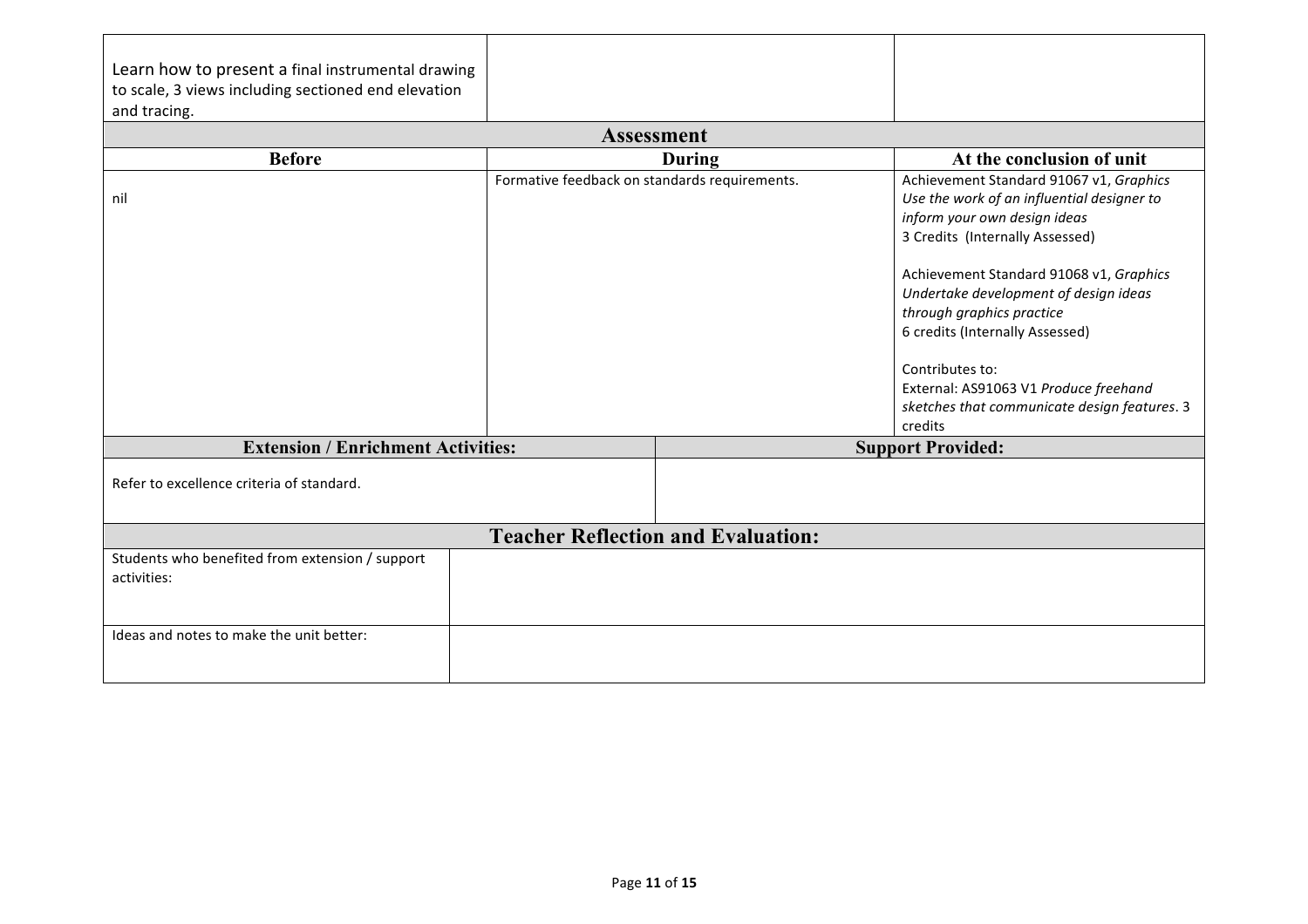

# **TAURAROA AREA SCHOOL UNIT PLAN**

# *VISION: "TO BE THE BEST WE CAN BE".*

**LEARNING AREA: Design and Visual communication**

**UNIT TITLE: Rendering and Paraline drawing**

**YEAR: 11 CURRICULUM LEVEL(s): 5-6 DURATION: 10 weeks**

#### **Unit Overview**

In this unit you will use rendering techniques to effectively communicate the form of own design ideas. Rendering may be applied to sketched or instrumental drawing.

You will use rendering techniques to:

- indicate the tonal qualities produced by an identified light source and its three dimensional effects on the object's form.
- clearly communicate by consistently applying these techniques to communicate form and surface qualities, e.g. highlights, reflections and shadow.
- effectively communicate the form and surface qualities,
- realistically communicate a designs design qualities to an audience.

Form refers to an object's shape and surface qualities. Examples of surface qualities relate to the materiality; colour, texture and finish of the object.

You will produce accurate instrumental Paraline drawings that show your design features. You will use exploded or sectional views to show the internal detail and/or using complex features of your design.

Drawings will be selected to show your idea most effectively from the following paraline drawing types: isometric, trimetric, diametric, oblique and planometric.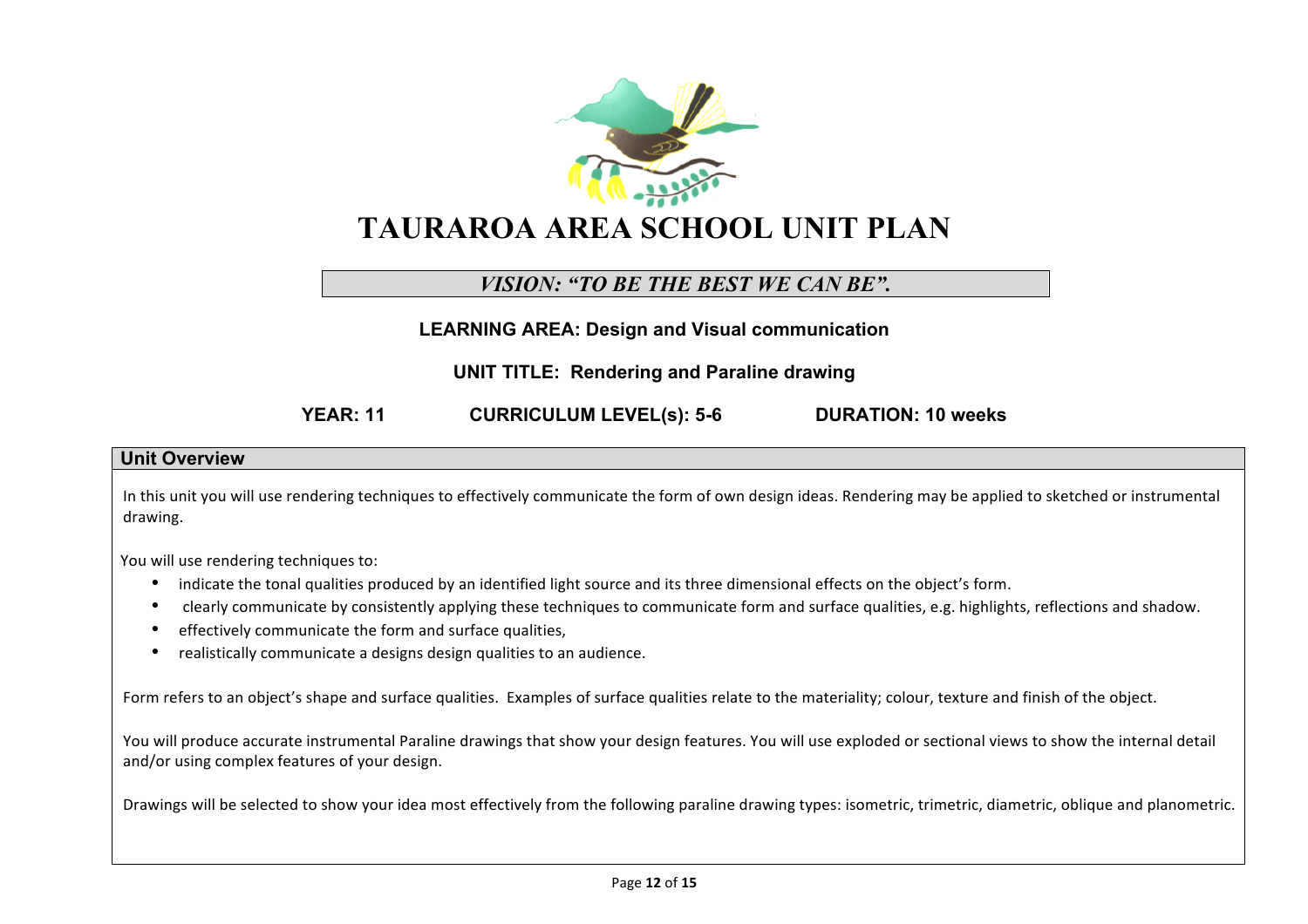## **Context**

Electronic communications media players e.g. camera, DVD players or phones. Design present and illustrate a multi-media player.

Students selected rendered final drawing may be selected from any context studied this year.

| Key competencies highlighted                                        | How students will be encouraged to develop the selected competency or                                  |
|---------------------------------------------------------------------|--------------------------------------------------------------------------------------------------------|
| in this unit                                                        | competencies during the unit                                                                           |
| Managing self - self-motivation, personal goals, appropriate        |                                                                                                        |
| behaviour, resourcefulness, sense of self and importance of         | Managing self - self-motivation, personal goals, appropriate behaviour, resourcefulness, sense of self |
| heritage                                                            | and importance of heritage. By selecting and developing your own ideas and techniques in this unit.    |
| Relating to others - listen actively, recognise different points of |                                                                                                        |
| view, negotiate, share ideas                                        |                                                                                                        |
| Participating and contributing - balancing rights, roles and        |                                                                                                        |
| responsibilities, and responding appropriately as a group           |                                                                                                        |
| member                                                              |                                                                                                        |
| Thinking - using creative, critical, metacognitive and reflective   |                                                                                                        |
| processes, drawing on personal knowledge and intuitions.            |                                                                                                        |
| Using language, symbols, and texts - interpreting language and      |                                                                                                        |
| symbols, using ICT, recognising how choices of language and         |                                                                                                        |
| symbol affect people's understanding                                |                                                                                                        |
| <b>Tauraroa Area School Cornerstone Values</b>                      |                                                                                                        |
|                                                                     | How students will be encouraged to develop the selected value or values during the                     |
|                                                                     | unit                                                                                                   |
| Respect - To treat with courtesy; to hold in high regard, to        | Responsibility - To be trustworthy and accountable for your own actions by selecting and developing    |
| honour, to care about yourself, others and our environment          | your own ideas and techniques in this unit.                                                            |
| Responsibility - To be trustworthy and accountable for your         |                                                                                                        |
| own actions                                                         |                                                                                                        |
| Duty - To do what is right or what a person ought to do             |                                                                                                        |
| Obedience - To comply with rightful authority                       |                                                                                                        |
| Kindness - To help, show concern for and be friendly to others      |                                                                                                        |
| Consideration and Concern for Others - To be kind, thoughtful,      |                                                                                                        |
| and to consider the interests of others                             |                                                                                                        |
| Compassion - To help, empathise with, or understanding and          |                                                                                                        |
| support to those who suffer                                         |                                                                                                        |
| Honesty and truthfulness - To show integrity by not lying, staling  |                                                                                                        |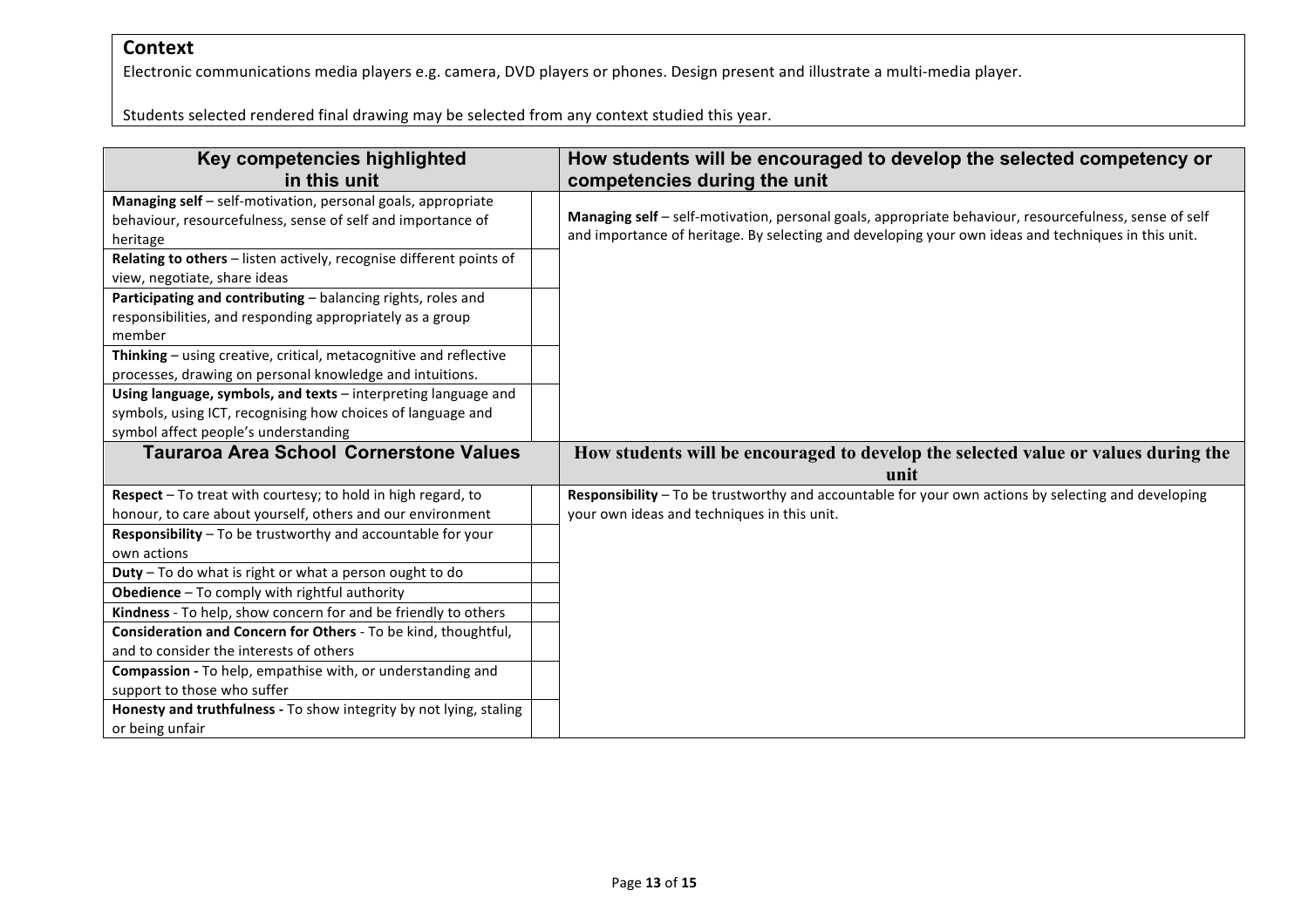# **LEARNING AREA - Technology**

| Students' technological literacy will be developed by learning in all three strands in a mutually enhancing and integrative manner. |                         |                      |  |
|-------------------------------------------------------------------------------------------------------------------------------------|-------------------------|----------------------|--|
| technological practice<br>Plan by generating ideas; develop briefs; organise and<br>manage resources and time                       | technological knowledge | nature of technology |  |
| Develop and communicate outcomes.                                                                                                   |                         |                      |  |
| Produce and present a quality presentation drawings                                                                                 |                         |                      |  |

| <b>Class description / prior knowledge</b>                                                                                                                                                                                                                               | <b>Safety Issues</b>                                                                                                                            | <b>New Vocabulary</b>                                                              |
|--------------------------------------------------------------------------------------------------------------------------------------------------------------------------------------------------------------------------------------------------------------------------|-------------------------------------------------------------------------------------------------------------------------------------------------|------------------------------------------------------------------------------------|
| Students have not studied this area previously                                                                                                                                                                                                                           | <b>Cross Curricula</b>                                                                                                                          | Tone<br>Complimentary and harmonious colour<br>Isometric<br>Trimetric<br>Diametric |
|                                                                                                                                                                                                                                                                          |                                                                                                                                                 | Oblique<br>Planometric.<br>Paraline                                                |
| <b>Learning Outcomes</b>                                                                                                                                                                                                                                                 | <b>Learning Activities</b>                                                                                                                      | <b>Resources</b>                                                                   |
| Students will                                                                                                                                                                                                                                                            | - through the use of thinking tools, co-operative<br>activities, 6 Hats, Bloom's                                                                |                                                                                    |
| Develop skills in presenting even graduation tones in<br>gray scale and colour (Tone worksheets)<br>Develop skills in constructing 4 basics geometrical solids<br>- cube, cone, sphere and cylinder. Apply shading to<br>communicate form, add shading and background to | Geometrical solids worksheet rendered and presented                                                                                             |                                                                                    |
| enhance presentation<br>Develop own concept idea for a media player. Teacher<br>demonstrates sketching for simple media player.                                                                                                                                          | Present media player drawing                                                                                                                    |                                                                                    |
| Develop techniques in:<br>applying pastels blending and masking, Use<br>developed techniques to present a background<br>to a media player drawing<br>using coloured paper to applying midtones as<br>base, adding highlights to leading edges,                           | Students work up and develop a final presentation style<br>from the demonstrated techniques using one of the<br>drawings from this unit so far. |                                                                                    |